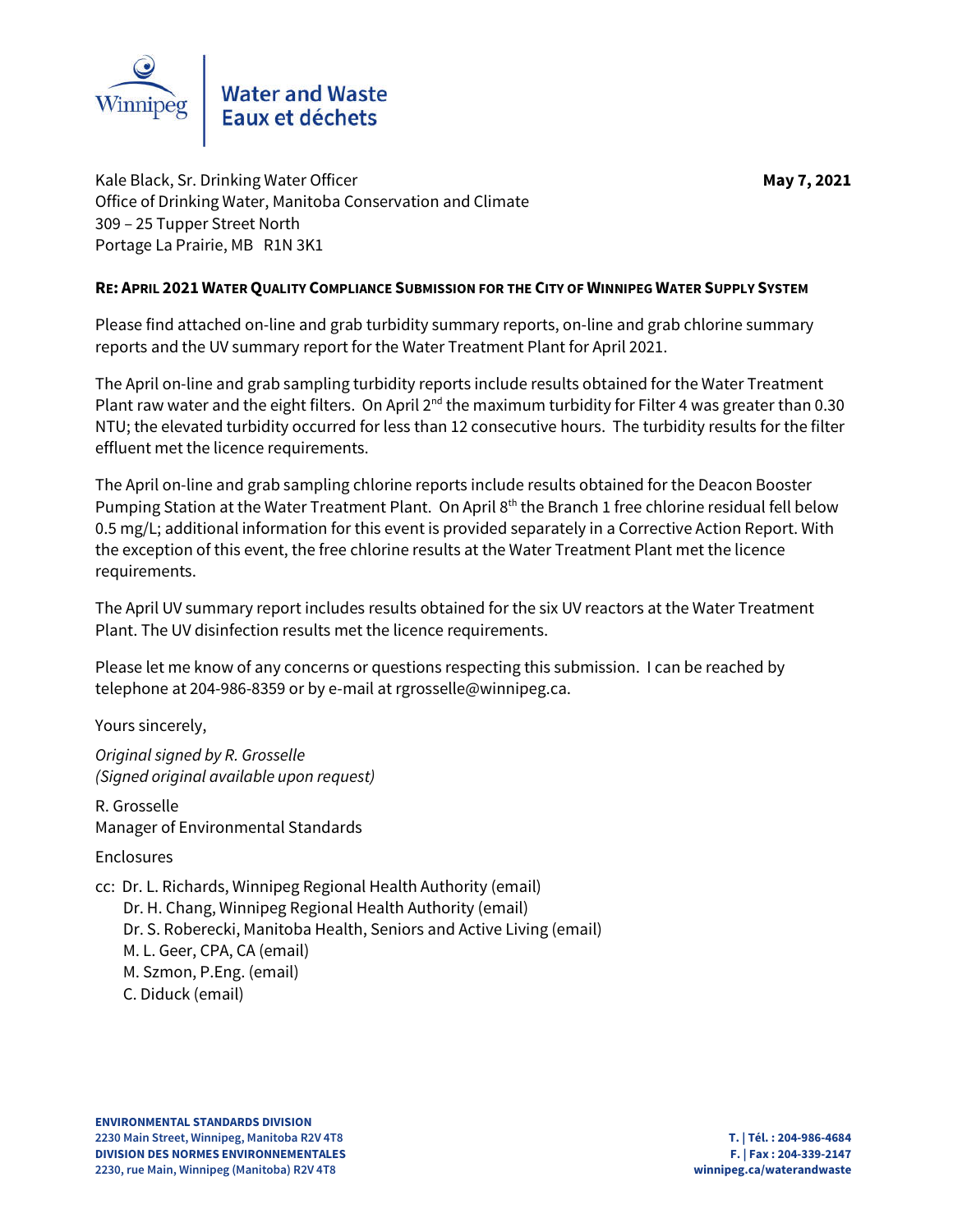

# **CITY OF WINNIPEG** WATER WATER WATER MANUSCRIPT WATER System Code: 252.00

WATER AND WASTE DEPARTMENT

## WATER SERVICES WATER TREATMENT PLANT TURBIDITY ON-LINE MONITORING REPORT

|                                                                                                                                            | April 2021 Turbidity (NTU) |      |                     |                       |           |      |                       |      |                       |      |                       |      |                       |          |                       |          |                       |
|--------------------------------------------------------------------------------------------------------------------------------------------|----------------------------|------|---------------------|-----------------------|-----------|------|-----------------------|------|-----------------------|------|-----------------------|------|-----------------------|----------|-----------------------|----------|-----------------------|
|                                                                                                                                            | Raw                        |      | Filter #1           |                       | Filter #2 |      | Filter #3             |      | Filter #4             |      | Filter #5             |      | Filter #6             |          | Filter #7             |          |                       |
| Date                                                                                                                                       | Avg                        | Avg  | Max                 | Avg                   | Max       | Avg  | Max                   | Avg  | Max                   | Avg  | Max                   | Avg  | Max                   | Avg      | Max                   | Avg      | Max                   |
| 1/04/2021                                                                                                                                  | 0.62                       | 0.07 | 0.13                | 0.03                  | 0.06      | 0.01 | 0.02                  | 0.03 | 0.09                  | 0.02 | 0.09                  | 0.07 | 0.11                  | 0.05     | 0.06                  | 0.06     | 0.15                  |
| 2/04/2021                                                                                                                                  | 0.62                       | 0.08 | 0.10                | 0.02                  | 0.06      | 0.01 | 0.05                  | 0.03 | 0.43                  | 0.01 | 0.06                  | 0.06 | 0.11                  | 0.05     | 0.10                  | 0.07     | 0.14                  |
| 3/04/2021                                                                                                                                  | 0.62                       | 0.08 | 0.12                | 0.02                  | 0.03      | 0.01 | 0.04                  | 0.03 | 0.05                  | 0.02 | 0.04                  | 0.05 | 0.10                  | 0.04     | 0.08                  | 0.06     | 0.12                  |
| 4/04/2021                                                                                                                                  | 0.61                       | 0.08 | 0.12                | 0.03                  | 0.06      | 0.01 | 0.02                  | 0.03 | 0.07                  | 0.02 | 0.06                  | 0.06 | 0.08                  | 0.04     | 0.08                  | 0.06     | 0.17                  |
| 5/04/2021                                                                                                                                  | 0.60                       | 0.07 | 0.10                | 0.03                  | 0.06      | 0.01 | 0.05                  | 0.03 | 0.07                  | 0.02 | 0.07                  | 0.06 | 0.16                  | 0.05     | 0.07                  | 0.07     | 0.08                  |
| 6/04/2021                                                                                                                                  | 0.61                       | 0.09 | 0.12                | 0.03                  | 0.04      | 0.01 | 0.04                  | 0.04 | 0.05                  | 0.02 | 0.04                  | 0.04 | 0.12                  | 0.05     | 0.09                  | 0.06     | 0.13                  |
| 7/04/2021                                                                                                                                  | 0.61                       | 0.08 | 0.12                | 0.03                  | 0.06      | 0.01 | 0.02                  | 0.03 | 0.07                  | 0.02 | 0.26                  | 0.07 | 0.10                  | 0.04     | 0.05                  | 0.06     | 0.12                  |
| 8/04/2021                                                                                                                                  | 0.62                       | 0.04 | 0.09                | 0.02                  | 0.05      | 0.01 | 0.04                  | 0.02 | 0.04                  | 0.01 | 0.05                  | 0.04 | 0.21                  | 0.04     | 0.08                  | 0.04     | 0.09                  |
| 9/04/2021                                                                                                                                  | 0.64                       | 0.00 | 0.00                | 0.01                  | 0.03      | 0.01 | 0.03                  | 0.02 | 0.03                  | 0.01 | 0.05                  | 0.03 | 0.08                  | 0.03     | 0.05                  | 0.01     | 0.06                  |
| 10/04/2021                                                                                                                                 | 0.60                       | 0.00 | 0.00                | 0.02                  | 0.05      | 0.01 | 0.01                  | 0.02 | 0.04                  | 0.01 | 0.04                  | 0.04 | 0.06                  | 0.03     | 0.07                  | 0.02     | 0.06                  |
| 11/04/2021                                                                                                                                 | 0.59                       | 0.00 | 0.00                | 0.02                  | 0.05      | 0.01 | 0.04                  | 0.02 | 0.06                  | 0.01 | 0.06                  | 0.04 | 0.08                  | 0.04     | 0.06                  | 0.02     | 0.03                  |
| 12/04/2021                                                                                                                                 | 0.59                       | 0.00 | 0.00                | 0.01                  | 0.02      | 0.01 | 0.04                  | 0.02 | 0.03                  | 0.01 | 0.03                  | 0.03 | 0.07                  | 0.03     | 0.07                  | 0.02     | 0.06                  |
| 13/04/2021                                                                                                                                 | 0.59                       | 0.00 | 0.00                | 0.02                  | 0.02      | 0.01 | 0.04                  | 0.02 | 0.07                  | 0.02 | 0.05                  | 0.03 | 0.05                  | 0.03     | 0.07                  | 0.02     | 0.06                  |
| 14/04/2021                                                                                                                                 | 0.58                       | 0.00 | 0.00                | 0.02                  | 0.05      | 0.01 | 0.02                  | 0.02 | 0.09                  | 0.01 | 0.05                  | 0.04 | 0.08                  | 0.03     | 0.04                  | 0.02     | 0.05                  |
| 15/04/2021                                                                                                                                 | 0.61                       | O/L  | O/L                 | 0.01                  | 0.05      | 0.01 | 0.03                  | 0.01 | 0.11                  | 0.01 | 0.06                  | 0.03 | 0.14                  | 0.03     | 0.10                  | 0.02     | 0.08                  |
| 16/04/2021                                                                                                                                 | 0.62                       | O/L  | O/L                 | 0.02                  | 0.05      | 0.01 | 0.04                  | 0.02 | 0.06                  | 0.02 | 0.05                  | 0.04 | 0.08                  | 0.03     | 0.07                  | 0.02     | 0.05                  |
| 17/04/2021                                                                                                                                 | 0.63                       | O/L  | O/L                 | 0.03                  | 0.05      | 0.01 | 0.05                  | 0.02 | 0.07                  | 0.02 | 0.06                  | 0.04 | 0.06                  | 0.03     | 0.07                  | 0.02     | 0.07                  |
| 18/04/2021                                                                                                                                 | 0.72                       | O/L  | O/L                 | 0.02                  | 0.06      | 0.01 | 0.03                  | 0.02 | 0.06                  | 0.01 | 0.05                  | 0.04 | 0.08                  | 0.03     | 0.06                  | 0.02     | 0.06                  |
| 19/04/2021                                                                                                                                 | 0.65                       | O/L  | O/L                 | 0.02                  | 0.06      | 0.01 | 0.04                  | 0.02 | 0.06                  | 0.01 | 0.05                  | 0.04 | 0.08                  | 0.03     | 0.06                  | 0.02     | 0.05                  |
| 20/04/2021                                                                                                                                 | 0.64                       | O/L  | O/L                 | 0.02                  | 0.04      | 0.01 | 0.03                  | 0.02 | 0.04                  | 0.01 | 0.04                  | 0.03 | 0.07                  | 0.03     | 0.05                  | 0.02     | 0.14                  |
| 21/04/2021                                                                                                                                 | 0.64                       | O/L  | O/L                 | 0.02                  | 0.04      | 0.01 | 0.03                  | 0.02 | 0.03                  | 0.02 | 0.04                  | 0.03 | 0.07                  | 0.03     | 0.05                  | 0.02     | 0.04                  |
| 22/04/2021                                                                                                                                 | 0.63                       | O/L  | O/L                 | 0.02                  | 0.10      | 0.01 | 0.04                  | 0.03 | 0.09                  | 0.01 | 0.12                  | 0.03 | 0.16                  | 0.04     | 0.24                  | 0.03     | 0.22                  |
| 23/04/2021                                                                                                                                 | 0.62                       | O/L  | O/L                 | 0.02                  | 0.04      | 0.01 | 0.03                  | 0.02 | 0.04                  | 0.01 | 0.09                  | 0.02 | 0.09                  | 0.03     | 0.05                  | 0.03     | 0.06                  |
| 24/04/2021                                                                                                                                 | 0.62                       | O/L  | O/L                 | 0.02                  | 0.04      | 0.01 | 0.03                  | 0.02 | 0.04                  | 0.02 | 0.04                  | 0.00 | 0.04                  | 0.03     | 0.05                  | 0.03     | 0.05                  |
| 25/04/2021                                                                                                                                 | 0.63                       | O/L  | O/L                 | 0.02                  | 0.04      | 0.01 | 0.03                  | 0.02 | 0.04                  | 0.02 | 0.09                  | 0.00 | 0.03                  | 0.03     | 0.20                  | 0.03     | 0.05                  |
| 26/04/2021                                                                                                                                 | 0.62                       | O/L  | O/L                 | 0.02                  | 0.04      | 0.01 | 0.03                  | 0.02 | 0.04                  | 0.02 | 0.05                  | 0.00 | 0.03                  | 0.03     | 0.05                  | 0.04     | 0.06                  |
| 27/04/2021                                                                                                                                 | 0.61                       | O/L  | O/L                 | 0.02                  | 0.05      | 0.01 | 0.03                  | 0.02 | 0.03                  | 0.02 | 0.04                  | 0.00 | 0.04                  | 0.03     | 0.06                  | 0.03     | 0.05                  |
| 28/04/2021                                                                                                                                 | 0.63                       | O/L  | O/L                 | 0.02                  | 0.05      | 0.01 | 0.03                  | 0.03 | 0.05                  | 0.02 | 0.04                  | 0.00 | 0.05                  | 0.03     | 0.06                  | 0.03     | 0.05                  |
| 29/04/2021                                                                                                                                 | 0.66                       | O/L  | O/L                 | 0.02                  | 0.05      | 0.01 | 0.05                  | 0.02 | 0.04                  | 0.03 | 0.09                  | 0.02 | 0.08                  | 0.03     | 0.06                  | 0.03     | 0.05                  |
| 30/04/2021                                                                                                                                 | 0.66                       | O/L  | O/L                 | 0.02                  | 0.04      | 0.01 | 0.03                  | 0.02 | 0.04                  | 0.06 | 0.10                  | 0.06 | 0.10                  | 0.03     | 0.05                  | 0.03     | 0.07                  |
| Total Number of Measurements Taken, A:<br>Turbidity Standard for Monitoring Location (NTU):<br>Number of Measurements Meeting Standard, B: |                            |      | 3049<br>0.3<br>3049 | 12947<br>0.3<br>12947 |           |      | 13409<br>0.3<br>13409 |      | 13705<br>0.3<br>13704 |      | 15233<br>0.3<br>15233 |      | 13977<br>0.3<br>13977 |          | 14603<br>0.3<br>14603 |          | 16332<br>0.3<br>16332 |
| Compliance with Turbidity Standard, C = B/A X 100%:<br>$O/L =$ Offline                                                                     |                            |      | 100.000%            | 100.000%              |           |      | 100.000%              |      | 99.993%               |      | 100.000%              |      | 100.000%              | 100.000% |                       | 100.000% |                       |

File Path: N:\Water Treatment Branch\Administration\Reports\Regulatory Submissions\Turbidity\2021\04-April

Submitted By (Print): **Submitted By (Print):** D. Merredew **Signature:** Signature:

Original signed by D.Merredew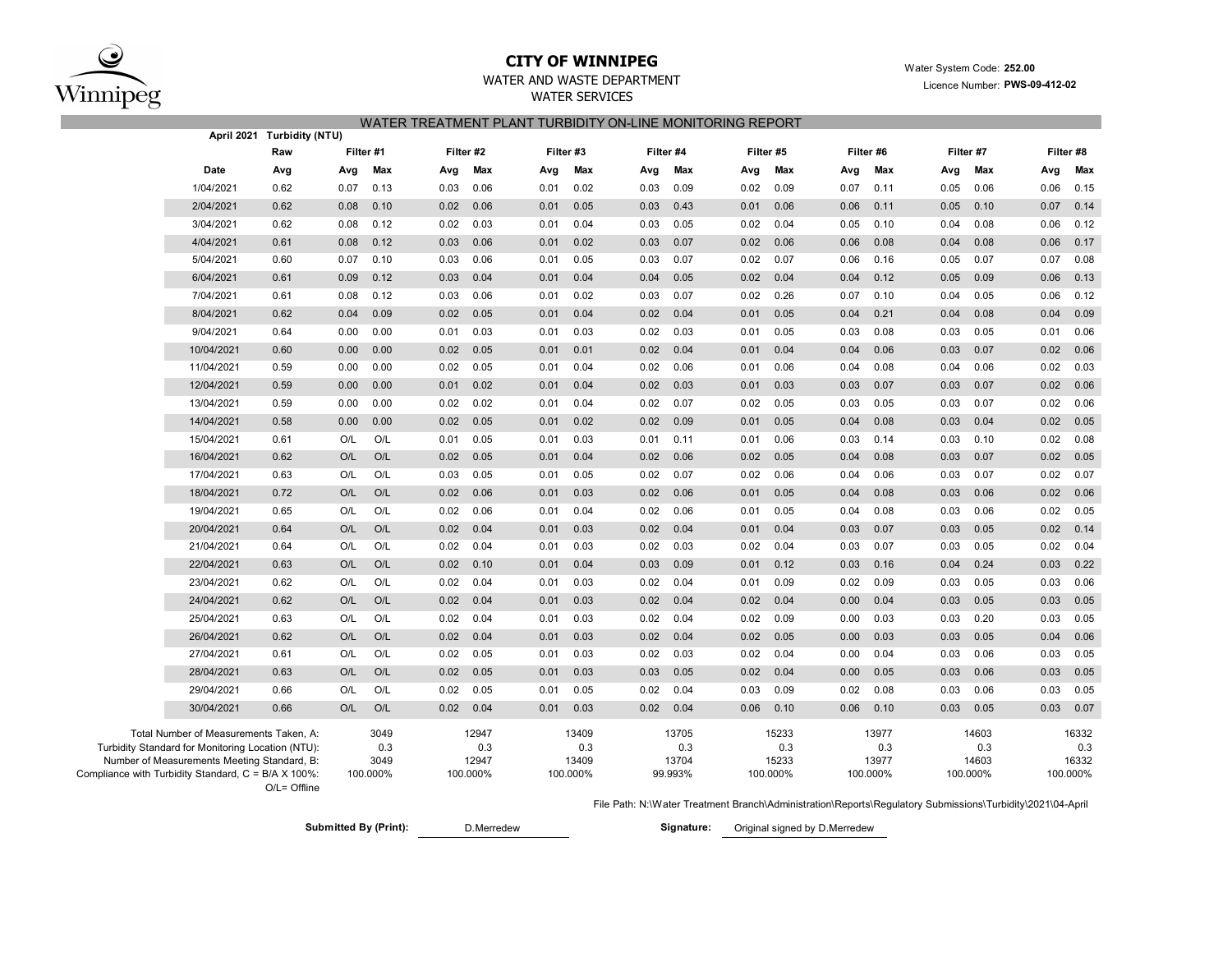

### CITY OF WINNIPEG WATER AND WASTE DEPARTMENT ENVIRONMENTAL STANDARDS DIVISION

## **WATER TREATMENT PLANT TURBIDITY GRAB MONITORING REPORT**

| Water System Code: 252.00                                | <b>Turbidity (NTU)</b> |                  |           |                 |           |                 |           |                 |             |                 |           |                 |                     |           |                 |           |           |                 |
|----------------------------------------------------------|------------------------|------------------|-----------|-----------------|-----------|-----------------|-----------|-----------------|-------------|-----------------|-----------|-----------------|---------------------|-----------|-----------------|-----------|-----------|-----------------|
| Licence No. PWS-09-412-02                                |                        |                  |           |                 |           |                 |           |                 |             |                 |           |                 |                     |           |                 |           |           |                 |
|                                                          |                        | <b>Raw Water</b> |           | <b>Filter 1</b> |           | <b>Filter 2</b> |           | <b>Filter 3</b> |             | <b>Filter 4</b> |           | <b>Filter 5</b> | Filter <sub>6</sub> |           | <b>Filter 7</b> |           |           | <b>Filter 8</b> |
| <b>Date</b>                                              | Grab                   | Analyser         | Grab      | Analyser        | Grab      | Analyser        | Grab      | Analyser        | Grab        | Analyser        | Grab      | Analyser        | Grab                | Analyser  | Grab            | Analyser  | Grab      | Analyser        |
| 01-Apr-2021                                              | 0.66                   | 0.60             | 0.07      | 0.09            | 0.10      | 0.05            | 0.07      | 0.02            | <b>OL</b>   | OL              | 0.08      | 0.03            | 0.11                | 0.08      | 0.08            | 0.04      | 0.08      | 0.06            |
| 02-Apr-2021                                              | <b>NS</b>              | <b>NS</b>        | <b>NS</b> | <b>NS</b>       | <b>NS</b> | <b>NS</b>       | <b>NS</b> | <b>NS</b>       | <b>NS</b>   | <b>NS</b>       | <b>NS</b> | <b>NS</b>       | <b>NS</b>           | <b>NS</b> | <b>NS</b>       | <b>NS</b> | <b>NS</b> | <b>NS</b>       |
| 03-Apr-2021                                              | <b>NS</b>              | <b>NS</b>        | <b>NS</b> | <b>NS</b>       | <b>NS</b> | <b>NS</b>       | <b>NS</b> | <b>NS</b>       | <b>NS</b>   | <b>NS</b>       | <b>NS</b> | <b>NS</b>       | <b>NS</b>           | <b>NS</b> | <b>NS</b>       | <b>NS</b> | <b>NS</b> | <b>NS</b>       |
| 04-Apr-2021                                              | <b>NS</b>              | <b>NS</b>        | <b>NS</b> | <b>NS</b>       | <b>NS</b> | <b>NS</b>       | <b>NS</b> | <b>NS</b>       | <b>NS</b>   | <b>NS</b>       | <b>NS</b> | <b>NS</b>       | <b>NS</b>           | <b>NS</b> | <b>NS</b>       | <b>NS</b> | <b>NS</b> | <b>NS</b>       |
| 05-Apr-2021                                              | <b>NS</b>              | <b>NS</b>        | <b>NS</b> | <b>NS</b>       | <b>NS</b> | <b>NS</b>       | <b>NS</b> | <b>NS</b>       | <b>NS</b>   | <b>NS</b>       | <b>NS</b> | <b>NS</b>       | <b>NS</b>           | <b>NS</b> | <b>NS</b>       | <b>NS</b> | <b>NS</b> | <b>NS</b>       |
| 06-Apr-2021                                              | 0.65                   | 0.56             | 0.08      | 0.10            | 0.07      | 0.03            | 0.06      | < 0.02          | 0.07        | 0.04            | 0.07      | 0.03            | 0.09                | 0.07      | 0.09            | 0.05      | 0.10      | 0.08            |
| 07-Apr-2021                                              | 0.70                   | 0.66             | 0.06      | 0.09            | 0.08      | 0.04            | 0.06      | < 0.02          | 0.08        | 0.06            | 0.08      | 0.04            | 0.08                | 0.07      | 0.07            | 0.04      | 0.07      | 0.06            |
| 08-Apr-2021                                              | 0.66                   | 0.61             | 0.05      | 0.08            | 0.05      | 0.03            | 0.08      | 0.02            | 0.05        | 0.03            | 0.05      | 0.03            | 0.08                | 0.05      | 0.07            | 0.04      | 0.06      | 0.06            |
| 09-Apr-2021                                              | 0.63                   | 0.62             | 0.07      | < 0.02          | 0.06      | 0.02            | 0.06      | < 0.02          | 0.07        | 0.02            | 0.08      | < 0.02          | 0.08                | 0.04      | 0.06            | 0.02      | OL        | OL              |
| 10-Apr-2021                                              | <b>NS</b>              | <b>NS</b>        | <b>NS</b> | <b>NS</b>       | <b>NS</b> | <b>NS</b>       | <b>NS</b> | <b>NS</b>       | <b>NS</b>   | <b>NS</b>       | <b>NS</b> | <b>NS</b>       | <b>NS</b>           | <b>NS</b> | <b>NS</b>       | <b>NS</b> | <b>NS</b> | <b>NS</b>       |
| 11-Apr-2021                                              | <b>NS</b>              | <b>NS</b>        | <b>NS</b> | <b>NS</b>       | <b>NS</b> | <b>NS</b>       | <b>NS</b> | <b>NS</b>       | <b>NS</b>   | <b>NS</b>       | <b>NS</b> | <b>NS</b>       | <b>NS</b>           | <b>NS</b> | <b>NS</b>       | <b>NS</b> | <b>NS</b> | <b>NS</b>       |
| 12-Apr-2021                                              | 0.65                   | 0.57             | 0.06      | < 0.02          | 0.06      | 0.02            | 0.08      | 0.02            | 0.05        | 0.03            | 0.06      | < 0.02          | 0.06                | 0.04      | 0.09            | 0.04      | 0.07      | 0.02            |
| 13-Apr-2021                                              | 0.57                   | 0.57             | 0.07      | < 0.02          | 0.05      | 0.02            | 0.06      | < 0.02          | 0.06        | 0.03            | 0.07      | 0.03            | 0.07                | 0.05      | 0.06            | 0.02      | 0.07      | < 0.02          |
| 14-Apr-2021                                              | 0.63                   | 0.57             | 0.06      | < 0.02          | 0.08      | 0.03            | 0.06      | 0.02            | 0.08        | 0.04            | 0.06      | 0.02            | 0.08                | 0.05      | 0.08            | 0.02      | 0.08      | < 0.02          |
| 15-Apr-2021                                              | 0.57                   | 0.58             | OL        | OL              | 0.05      | 0.02            | 0.08      | 0.02            | 0.06        | 0.02            | 0.06      | 0.03            | OL                  | OL        | 0.07            | 0.03      | 0.07      | < 0.02          |
| 16-Apr-2021                                              | 0.64                   | 0.59             | OL        | OL              | 0.08      | 0.03            | 0.06      | < 0.02          | 0.07        | 0.03            | 0.08      | 0.03            | 0.07                | 0.05      | 0.07            | 0.02      | OL        | OL              |
| 17-Apr-2021                                              | <b>NS</b>              | <b>NS</b>        | OL        | OL              | <b>NS</b> | <b>NS</b>       | <b>NS</b> | <b>NS</b>       | $_{\sf NS}$ | <b>NS</b>       | <b>NS</b> | <b>NS</b>       | <b>NS</b>           | <b>NS</b> | <b>NS</b>       | <b>NS</b> | <b>NS</b> | <b>NS</b>       |
| 18-Apr-2021                                              | <b>NS</b>              | <b>NS</b>        | OL        | OL              | <b>NS</b> | <b>NS</b>       | <b>NS</b> | <b>NS</b>       | $_{\sf NS}$ | <b>NS</b>       | <b>NS</b> | <b>NS</b>       | <b>NS</b>           | <b>NS</b> | <b>NS</b>       | <b>NS</b> | <b>NS</b> | <b>NS</b>       |
| 19-Apr-2021                                              | 0.63                   | 0.61             | OL        | <b>OL</b>       | 0.08      | 0.04            | 0.07      | 0.02            | 0.05        | 0.02            | 0.06      | 0.02            | 0.09                | 0.06      | 0.07            | 0.03      | 0.06      | < 0.02          |
| 20-Apr-2021                                              | 0.57                   | 0.62             | OL        | <b>OL</b>       | 0.05      | 0.02            | 0.06      | 0.02            | 0.05        | 0.02            | 0.05      | 0.02            | 0.07                | 0.05      | 0.06            | 0.03      | 0.06      | 0.02            |
| 21-Apr-2021                                              | 0.58                   | 0.63             | <b>OL</b> | <b>OL</b>       | 0.05      | 0.02            | 0.07      | 0.02            | 0.05        | 0.02            | 0.06      | 0.02            | 0.06                | 0.04      | 0.07            | 0.03      | 0.06      | 0.02            |
| 22-Apr-2021                                              | 0.64                   | 0.60             | OL        | <b>OL</b>       | 0.06      | 0.02            | 0.06      | 0.02            | 0.06        | 0.03            | 0.07      | 0.02            | 0.06                | 0.04      | OL              | <b>OL</b> | 0.08      | 0.03            |
| 23-Apr-2021                                              | 0.63                   | 0.60             | OL        | OL              | 0.06      | 0.03            | 0.06      | 0.02            | 0.07        | 0.04            | OL        | OL              | 0.08                | 0.04      | 0.06            | 0.02      | 0.07      | 0.02            |
| 24-Apr-2021                                              | <b>NS</b>              | <b>NS</b>        | OL        | OL              | <b>NS</b> | <b>NS</b>       | <b>NS</b> | <b>NS</b>       | <b>NS</b>   | <b>NS</b>       | <b>NS</b> | <b>NS</b>       | <b>NS</b>           | <b>NS</b> | <b>NS</b>       | <b>NS</b> | <b>NS</b> | <b>NS</b>       |
| 25-Apr-2021                                              | <b>NS</b>              | <b>NS</b>        | OL        | OL              | <b>NS</b> | <b>NS</b>       | <b>NS</b> | <b>NS</b>       | <b>NS</b>   | <b>NS</b>       | <b>NS</b> | <b>NS</b>       | <b>NS</b>           | <b>NS</b> | <b>NS</b>       | <b>NS</b> | <b>NS</b> | <b>NS</b>       |
| 26-Apr-2021                                              | 0.61                   | 0.63             | OL        | OL              | 0.07      | 0.03            | 0.07      | 0.03            | 0.06        | 0.03            | 0.06      | 0.03            | 0.07                | < 0.02    | 0.08            | 0.03      | 0.08      | 0.03            |
| 27-Apr-2021                                              | 0.58                   | 0.57             | OL        | OL              | 0.06      | 0.02            | 0.07      | 0.03            | 0.05        | 0.03            | 0.08      | 0.03            | 0.07                | < 0.02    | 0.09            | 0.03      | 0.07      | 0.03            |
| 28-Apr-2021                                              | 0.60                   | 0.60             | OL        | OL              | 0.06      | 0.03            | 0.05      | 0.02            | 0.05        | 0.02            | 0.07      | 0.04            | 0.07                | < 0.02    | 0.07            | 0.03      | 0.08      | 0.04            |
| 29-Apr-2021                                              | 0.61                   | 0.61             | OL        | OL              | 0.06      | 0.02            | 0.05      | < 0.02          | 0.06        | 0.03            | 0.07      | 0.03            | 0.06                | < 0.02    | 0.06            | 0.02      | OL        | OL              |
| 30-Apr-2021                                              | 0.57                   | 0.62             | OL        | OL              | 0.06      | 0.03            | 0.06      | 0.02            | OL          | OL              | 0.05      | 0.07            | 0.06                | 0.07      | 0.06            | 0.03      | 0.05      | 0.02            |
| Total number of measurements taken, A:                   |                        |                  | 8         |                 | 20        |                 | 20        |                 | 18          |                 | 19        |                 | 19                  |           | 19              |           | 17        |                 |
| <b>Turbidity Standard for Monitoring Location (NTU):</b> |                        |                  | 0.30      |                 | 0.30      |                 | 0.30      |                 | 0.30        |                 | 0.30      |                 | 0.30                |           | 0.30            |           | 0.30      |                 |
| Number of measurements meeting standard, B:              |                        |                  | 8         |                 | 20        |                 | 20        |                 | 18          |                 | 19        |                 | 19                  |           | 19              |           | 17        |                 |
| Compliance with Turbidity Standard, C= B/A X 100%:       |                        |                  | 100%      |                 | 100%      |                 | 100%      |                 | 100%        |                 | 100%      |                 | 100%                |           | 100%            |           | 100%      |                 |

NS: No Sample NA: Not Analyzed OL: Off-Line NR: No Result IM: Instrument Maintenance

**Comments: Compiled By:** Filter 1 was taken offline for maintenance on April 14th at 4:24 pm and remained offline for the rest of the month.

**6-May-21**

**H.Demchenko**

**Authorized By: C. Diduck**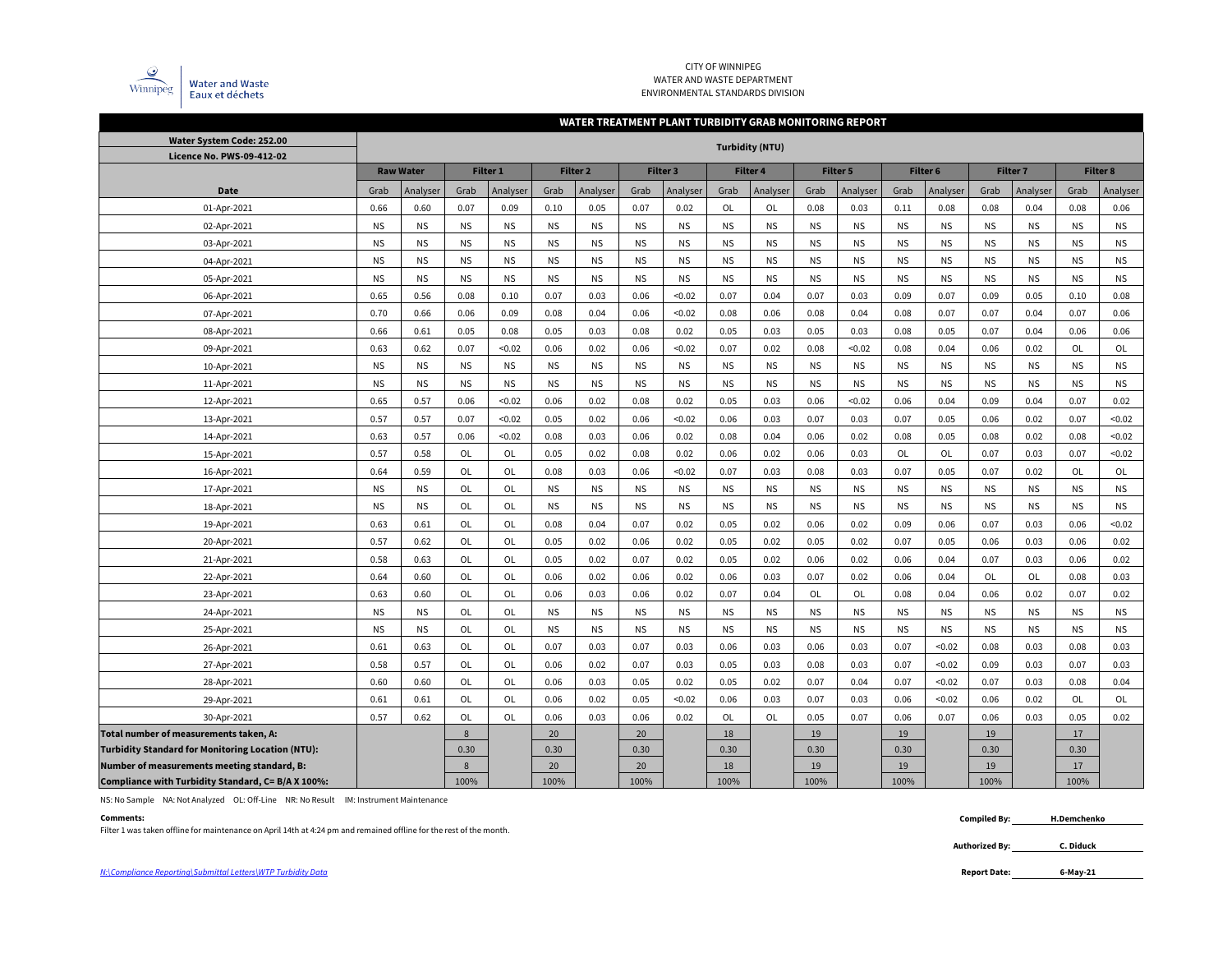

# **City Of Winnipeg**

Water and Waste Department Water Services

WATER TREATMENT PLANT FREE CHLORINE ON-LINE MONITORING REPORT

Deacon Booster Pumping Station

| Water System Code:     |
|------------------------|
| Licence Number:        |
| <b>Report Created:</b> |

Water System Code: **252.00** Licence Number: **PWS-09-412-02**

01 May 2021 **Report Period: April 2021** 

|                                             | <b>BRANCH1</b><br>[mg/L] |         | <b>BRANCH 2</b><br>[mg/L] |         |
|---------------------------------------------|--------------------------|---------|---------------------------|---------|
| Date                                        | Average                  | Minimum | Average                   | Minimum |
| 01/04/2021                                  | 1.21                     | 1.10    | 1.25                      | 1.19    |
| 02/04/2021                                  | 1.21                     | 1.11    | 1.22                      | 1.12    |
| 03/04/2021                                  | 1.29                     | 1.21    | 1.27                      | 1.23    |
| 04/04/2021                                  | 1.31                     | 1.21    | 1.32                      | 1.24    |
| 05/04/2021                                  | 1.28                     | 1.23    | 1.33                      | 1.29    |
| 06/04/2021                                  | 1.29                     | 1.14    | 1.33                      | 1.18    |
| 07/04/2021                                  | 1.17                     | 1.09    | 1.15                      | 1.09    |
| 08/04/2021                                  | 1.12                     | 0.34    | 1.13                      | 0.90    |
| 09/04/2021                                  | 1.12                     | 1.05    | 1.29                      | 1.18    |
| 10/04/2021                                  | 1.11                     | 1.04    | 1.20                      | 1.12    |
| 11/04/2021                                  | 1.12                     | 1.04    | 1.23                      | 1.16    |
| 12/04/2021                                  | 1.06                     | 0.98    | 1.17                      | 1.10    |
| 13/04/2021                                  | 1.12                     | 1.02    | 1.23                      | 1.16    |
| 14/04/2021                                  | 1.21                     | 1.07    | 1.36                      | 1.21    |
| 15/04/2021                                  | 1.07                     | 0.85    | 1.09                      | 0.79    |
| 16/04/2021                                  | 1.03                     | 0.87    | 1.14                      | 0.99    |
| 17/04/2021                                  | 1.09                     | 0.95    | 1.20                      | 1.10    |
| 18/04/2021                                  | 1.03                     | 0.95    | 1.11                      | 1.02    |
| 19/04/2021                                  | 1.16                     | 0.68    | 1.11                      | 0.78    |
| 20/04/2021                                  | 1.25                     | 1.09    | 1.26                      | 1.12    |
| 21/04/2021                                  | 1.16                     | 1.02    | 1.18                      | 1.11    |
| 22/04/2021                                  | 1.10                     | 0.81    | 1.08                      | 0.90    |
| 23/04/2021                                  | 1.17                     | 1.02    | 1.15                      | 1.10    |
| 24/04/2021                                  | 1.14                     | 1.06    | 1.12                      | 1.09    |
| 25/04/2021                                  | 1.14                     | 1.01    | 1.11                      | 1.07    |
| 26/04/2021                                  | 1.11                     | 0.99    | 1.19                      | 1.07    |
| 27/04/2021                                  | 1.07                     | 1.01    | 1.19                      | 1.15    |
| 28/04/2021                                  | 1.09                     | 1.02    | 1.19                      | 1.16    |
| 29/04/2021                                  | 1.07                     | 0.96    | 1.15                      | 1.08    |
| 30/04/2021                                  | 1.09                     | 0.92    | 1.14                      | 0.99    |
|                                             |                          |         |                           |         |
| Total Number of Measurements, A:            |                          | 20880   |                           | 20880   |
| Minimum Free Chlorine Standard:             |                          | 0.5     |                           | 0.5     |
| Number of Measurements Meeting Standard, B: |                          | 20874   |                           | 20880   |
| COMPLIANCE, $C = B/A \times 100\%$          |                          | 99.97   |                           | 100.00  |

File Path: N:\Water Treatment Branch\Administration\Reports\Regulatory Submissions\Chlorine\2021\04-April

Submitted By (Print): D.Merredew

Signature: Original signed by D.Merredew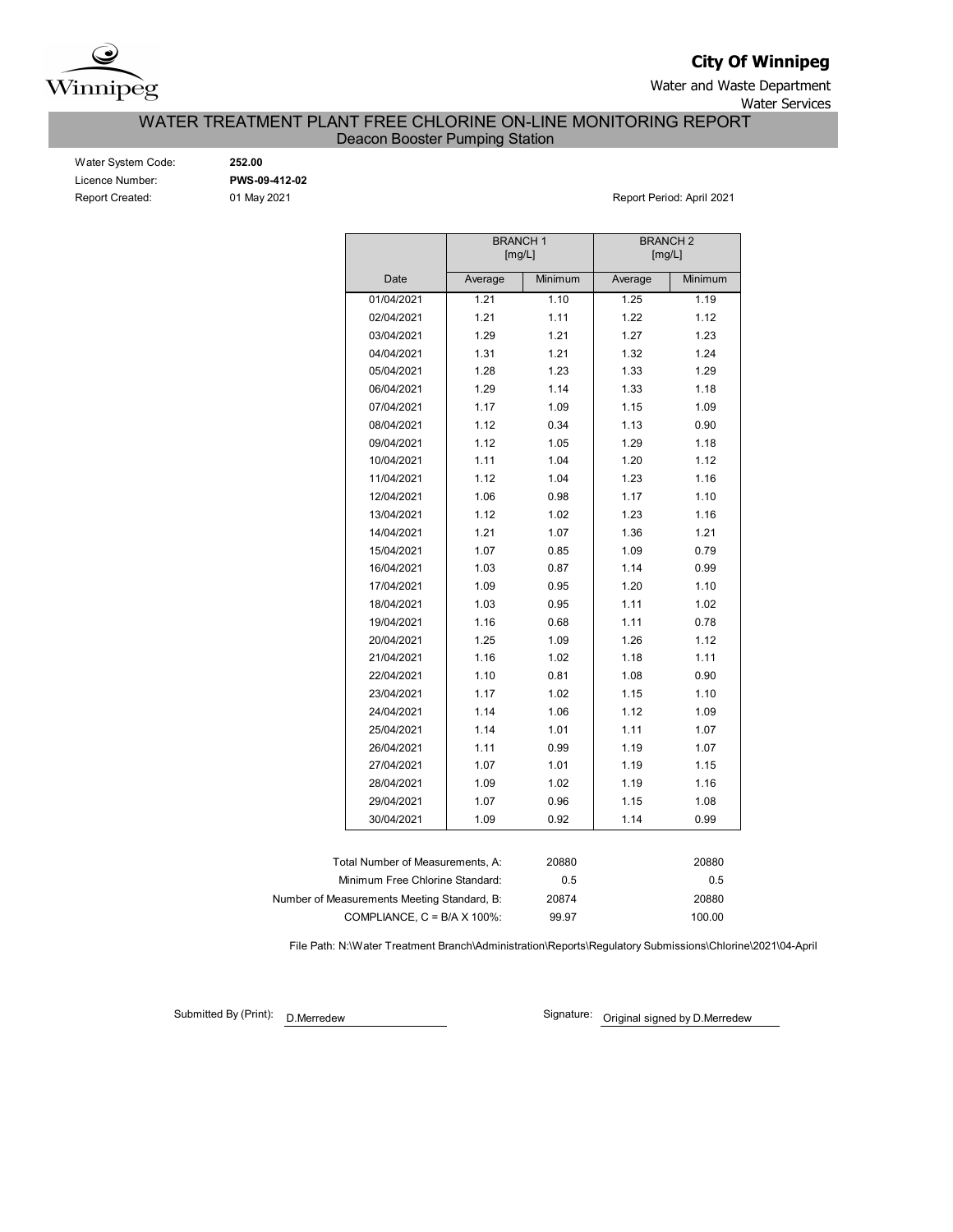| Winnipeg |
|----------|

Water and Waste<br>Eaux et déchets

## CITY OF WINNIPEG WATER AND WASTE DEPARTMENT ENVIRONMENTAL STANDARDS DIVISION

| WATER TREATMENT PLANT CHLORINE GRAB MONITORING REPORT |                                                                                                  |                             |                                 |           |                             |                                 |  |  |  |  |  |  |  |
|-------------------------------------------------------|--------------------------------------------------------------------------------------------------|-----------------------------|---------------------------------|-----------|-----------------------------|---------------------------------|--|--|--|--|--|--|--|
| <b>Water System Code: 252.00</b>                      | <b>Deacon Booster Pumping Station Branch 1</b><br><b>Deacon Booster Pumping Station Branch 2</b> |                             |                                 |           |                             |                                 |  |  |  |  |  |  |  |
| <b>Licence No. PWS-09-412-02</b>                      |                                                                                                  |                             |                                 |           |                             |                                 |  |  |  |  |  |  |  |
|                                                       |                                                                                                  | <b>Free Chlorine (mg/L)</b> | <b>Total Chlorine</b><br>(mg/L) |           | <b>Free Chlorine (mg/L)</b> | <b>Total Chlorine</b><br>(mg/L) |  |  |  |  |  |  |  |
| <b>Date</b>                                           | Analyser                                                                                         | Grab                        | Grab                            | Analyser  | Grab                        | Grab                            |  |  |  |  |  |  |  |
| 01-Apr-2021                                           | 1.18                                                                                             | 1.22                        | 1.40                            | 1.22      | 1.24                        | 1.41                            |  |  |  |  |  |  |  |
| 02-Apr-2021                                           | <b>NS</b>                                                                                        | <b>NS</b>                   | <b>NS</b>                       | <b>NS</b> | <b>NS</b>                   | <b>NS</b>                       |  |  |  |  |  |  |  |
| 03-Apr-2021                                           | <b>NS</b>                                                                                        | <b>NS</b>                   | <b>NS</b>                       | <b>NS</b> | <b>NS</b>                   | <b>NS</b>                       |  |  |  |  |  |  |  |
| 04-Apr-2021                                           | <b>NS</b>                                                                                        | <b>NS</b>                   | <b>NS</b>                       | <b>NS</b> | <b>NS</b>                   | <b>NS</b>                       |  |  |  |  |  |  |  |
| 05-Apr-2021                                           | <b>NS</b>                                                                                        | <b>NS</b>                   | <b>NS</b>                       | <b>NS</b> | <b>NS</b>                   | <b>NS</b>                       |  |  |  |  |  |  |  |
| 06-Apr-2021                                           | 1.28                                                                                             | 1.27                        | 1.43                            | 1.33      | 1.27                        | 1.51                            |  |  |  |  |  |  |  |
| 07-Apr-2021                                           | 1.18                                                                                             | 1.21                        | 1.40                            | 1.14      | 1.22                        | 1.41                            |  |  |  |  |  |  |  |
| 08-Apr-2021                                           | 1.15                                                                                             | 1.14                        | 1.32                            | 1.22      | 1.16                        | 1.37                            |  |  |  |  |  |  |  |
| 09-Apr-2021                                           | 1.07                                                                                             | 1.11                        | 1.26                            | 1.40      | 1.12                        | 1.31                            |  |  |  |  |  |  |  |
| 10-Apr-2021                                           | <b>NS</b>                                                                                        | <b>NS</b>                   | <b>NS</b>                       | <b>NS</b> | <b>NS</b>                   | <b>NS</b>                       |  |  |  |  |  |  |  |
| 11-Apr-2021                                           | <b>NS</b>                                                                                        | <b>NS</b>                   | <b>NS</b>                       | <b>NS</b> | <b>NS</b>                   | <b>NS</b>                       |  |  |  |  |  |  |  |
| 12-Apr-2021                                           | 1.05                                                                                             | 1.07                        | 1.27                            | 1.21      | 1.22                        | 1.39                            |  |  |  |  |  |  |  |
| 13-Apr-2021                                           | 1.10                                                                                             | 1.10                        | 1.27                            | 1.20      | 1.22                        | 1.41                            |  |  |  |  |  |  |  |
| 14-Apr-2021                                           | 1.22                                                                                             | 1.23                        | 1.40                            | 1.38      | 1.32                        | 1.53                            |  |  |  |  |  |  |  |
| 15-Apr-2021                                           | 1.11                                                                                             | 1.12                        | 1.34                            | 1.19      | 1.18                        | 1.35                            |  |  |  |  |  |  |  |
| 16-Apr-2021                                           | 1.09                                                                                             | 1.09                        | 1.25                            | 1.21      | 1.19                        | 1.39                            |  |  |  |  |  |  |  |
| 17-Apr-2021                                           | <b>NS</b>                                                                                        | <b>NS</b>                   | <b>NS</b>                       | <b>NS</b> | <b>NS</b>                   | <b>NS</b>                       |  |  |  |  |  |  |  |
| 18-Apr-2021                                           | <b>NS</b>                                                                                        | <b>NS</b>                   | <b>NS</b>                       | <b>NS</b> | <b>NS</b>                   | <b>NS</b>                       |  |  |  |  |  |  |  |
| 19-Apr-2021                                           | 1.21                                                                                             | 1.15                        | 1.38                            | 1.17      | 1.17                        | 1.31                            |  |  |  |  |  |  |  |
| 20-Apr-2021                                           | 1.24                                                                                             | 1.30                        | 1.42                            | 1.29      | 1.27                        | 1.45                            |  |  |  |  |  |  |  |
| 21-Apr-2021                                           | 1.16                                                                                             | 1.16                        | 1.41                            | 1.18      | 1.20                        | 1.41                            |  |  |  |  |  |  |  |
| 22-Apr-2021                                           | 1.11                                                                                             | 1.11                        | 1.32                            | 1.10      | 1.07                        | 1.25                            |  |  |  |  |  |  |  |
| 23-Apr-2021                                           | 1.14                                                                                             | 1.17                        | 1.35                            | 1.13      | 1.11                        | 1.30                            |  |  |  |  |  |  |  |
| 24-Apr-2021                                           | <b>NS</b>                                                                                        | <b>NS</b>                   | <b>NS</b>                       | <b>NS</b> | <b>NS</b>                   | <b>NS</b>                       |  |  |  |  |  |  |  |
| 25-Apr-2021                                           | <b>NS</b>                                                                                        | <b>NS</b>                   | <b>NS</b>                       | <b>NS</b> | <b>NS</b>                   | <b>NS</b>                       |  |  |  |  |  |  |  |
| 26-Apr-2021                                           | 1.02                                                                                             | 1.05                        | 1.18                            | 1.14      | 1.13                        | 1.31                            |  |  |  |  |  |  |  |
| 27-Apr-2021                                           | 1.07                                                                                             | 1.07                        | 1.23                            | 1.18      | 1.19                        | 1.37                            |  |  |  |  |  |  |  |
| 28-Apr-2021                                           | 1.11                                                                                             | 1.06                        | 1.26                            | 1.20      | 1.18                        | 1.40                            |  |  |  |  |  |  |  |
| 29-Apr-2021                                           | 1.09                                                                                             | 1.03                        | 1.26                            | 1.17      | 1.12                        | 1.38                            |  |  |  |  |  |  |  |
| 30-Apr-2021                                           | 0.98                                                                                             | 0.94                        | 1.10                            | 1.05      | 1.05                        | 1.23                            |  |  |  |  |  |  |  |
| Total number of measurements taken, A:                |                                                                                                  | 20                          |                                 |           | 20                          |                                 |  |  |  |  |  |  |  |
| Chlorine Standard for Monitoring Location (mg/L):     |                                                                                                  | 0.50                        |                                 |           | 0.50                        |                                 |  |  |  |  |  |  |  |
| Number of measurements meeting standard, B:           |                                                                                                  | 20                          |                                 |           | 20                          |                                 |  |  |  |  |  |  |  |
| Compliance with Chlorine Standard, C= B/A X 100%:     |                                                                                                  | 100%                        |                                 |           | 100%                        |                                 |  |  |  |  |  |  |  |

NS: No Sample NA: Not Analyzed OL: Off-Line NR: No Result IM: Instrument Maintenance

| Comments:                                                   | <b>Compiled By:</b> | H. Demchenko |  |
|-------------------------------------------------------------|---------------------|--------------|--|
|                                                             |                     |              |  |
|                                                             | Authorized By:      | C. Diduck    |  |
|                                                             |                     |              |  |
| N:\Compliance Reporting\Submittal Letters\WTP Chlorine Data | <b>Report Date:</b> | 3-May-21     |  |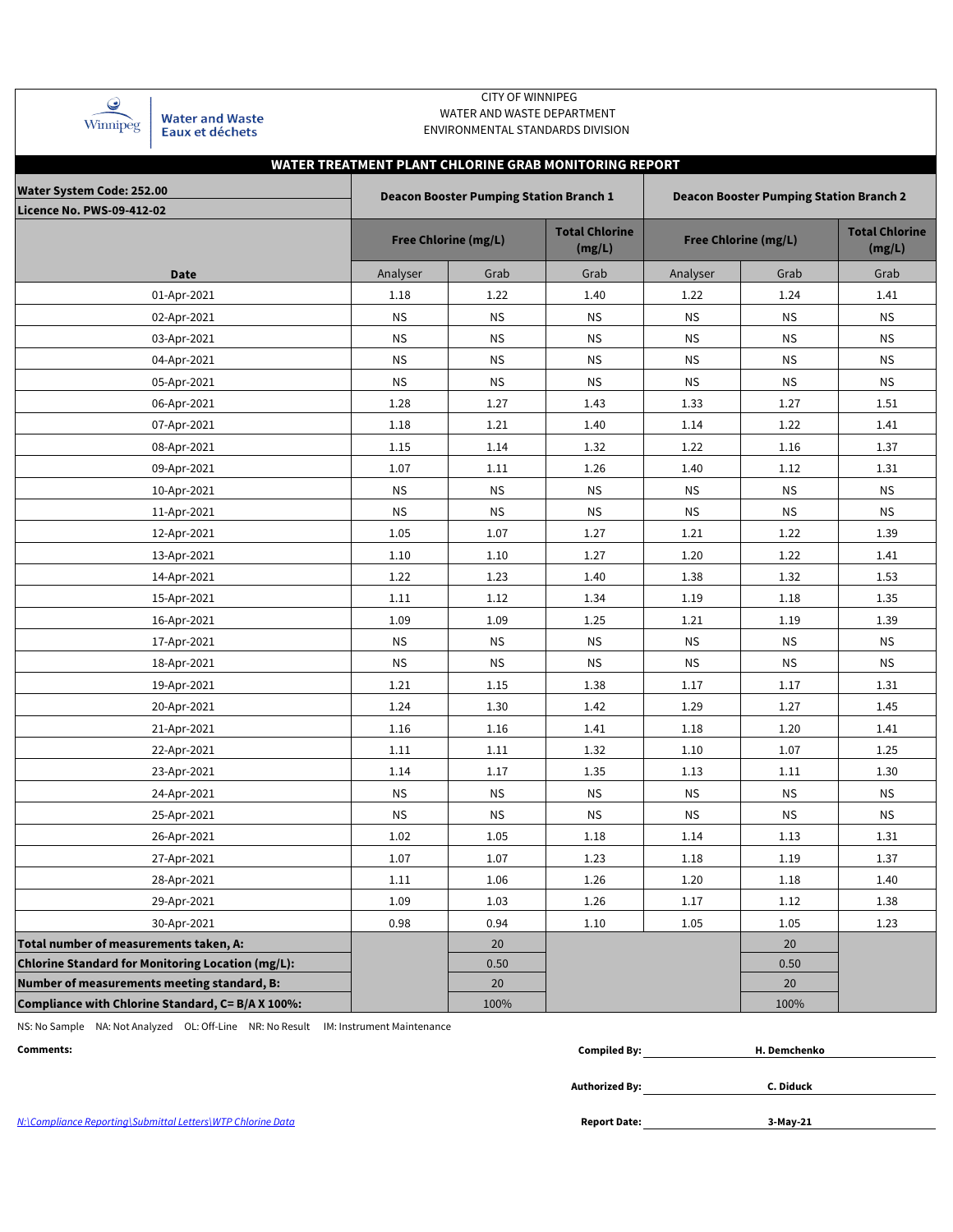

## **CITY OF WINNIPEG**

WATER AND WASTE DEPARTMENT Water System Code: **252.00** WATER SERVICES **EXAMPLE SERVICES Licence Number: PWS-09-412-02** 

WATER TREATMENT PLANT UV REPORT

Report Period: **April 2021** Report Created: **Saturday, May 01, 2021**

|             | <b>UVR-D100A</b> |                   |         |         | <b>UVR-D200A</b> |                   |        |        | <b>UVR-D300A</b> |                   |        |        | <b>UVR-D400A</b> |                   |         | <b>UVR-D500A</b> |                   |       |              | <b>UVR-D600A</b> |                   |       |        | Total          |                   |       |         | % Volume |                   |
|-------------|------------------|-------------------|---------|---------|------------------|-------------------|--------|--------|------------------|-------------------|--------|--------|------------------|-------------------|---------|------------------|-------------------|-------|--------------|------------------|-------------------|-------|--------|----------------|-------------------|-------|---------|----------|-------------------|
| Date        |                  | Water Volume [ML] |         |         |                  | Water Volume [ML] |        |        |                  | Water Volume [ML] |        |        |                  | Water Volume [ML] |         |                  | Water Volume [ML] |       |              |                  | Water Volume [ML] |       |        |                | Water Volume [ML] |       |         |          | <b>Treated To</b> |
|             | Untreated        | Below             | To      | Total   | <b>Jntreated</b> | Below             | To     | Total  | Untreated        | Below             | To     | Total  | Untreated        | Below             | To      | Total            | Untreated         | Below | To           | Total            | Untreated         | Below | To     | Total          | Untreated         | Below | To      | Total    | Dose              |
| 01/04/202   | 0.00             | 1.08              | 69.55   | 70.63   | 0.00             | 0.00              | 0.00   | 0.0    | 0.00             | 0.00              | 0.00   | 0.00   | 0.00             | 0.00              | 50.95   | 50.95            | 0.00              | 0.00  | 0.00         | 0.00             | 0.00              | 0.00  | 58.57  | 58.5           | 0.00              | 1.08  | 179.07  | 180.1    | 99.40             |
| 02/04/202   | 0.00             | 0.77              | 68.37   | 69.1    | 0.00             | 0.00              | 0.00   | 0.0    | 0.00             | 0.00              | 0.00   | 0.00   | 0.00             | 0.00              | 49.88   | 49.88            | 0.00              | 0.00  | 0.00         | 0.00             | 0.00              | 0.00  | 56.99  | 56.9           | 0.00              | 0.77  | 175.23  | 176.00   | 99.56             |
| 03/04/202   | 0.00             | 1.00              | 67.90   | 68.90   | 0.00             | 0.00              | 0.00   | 0.0    | 0.00             | 0.00              | 0.00   | 0.00   | 0.00             | 0.00              | 49.56   | 49.56            | 0.00              | 0.00  | 0.00         | 0.00             | 0.00              | 0.00  | 56.98  | 56.98          | 0.00              | 1.00  | 174.44  | 175.45   | 99.43             |
| 04/04/202   | 0.00             | 1.05              | 67.69   | 68.7    | 0.00             | 0.00              | 0.00   | 0.0    | 0.00             | 0.00              | 0.00   | 0.00   | 0.00             | 0.00              | 49.48   | 49.48            | 0.00              | 0.00  | 0.00         | 0.00             | 0.00              | 0.52  | 56.28  | 56.80          | 0.00              | 1.56  | 173.45  | 175.02   | 99.11             |
| 05/04/202   | 0.00             | 1.29              | 67.39   | 68.67   | 0.00             | 0.00              | 0.00   | 0.0    | 0.00             | 0.00              | 0.00   | 0.00   | 0.00             | 0.00              | 49.56   | 49.56            | 0.00              | 0.00  | 0.00         | 0.00             | 0.00              | 0.71  | 56.06  | 56.77          | 0.00              | 2.00  | 173.01  | 175.0    | 98.86             |
| 06/04/2021  | 0.00             | 1.10              | 67.59   | 68.69   | 0.00             | 0.00              | 0.00   | 0.01   | 0.00             | 0.00              | 0.00   | 0.00   | 0.00             | 0.00              | 49.77   | 49.77            | 0.00              | 0.00  | 0.00         | 0.00             | 0.00              | 0.55  | 56.02  | 56.5           | 0.00              | 1.65  | 173.38  | 175.03   | 99.06             |
| 07/04/202   | 0.00             | 1.42              | 67.09   | 68.52   | 0.00             | 0.00              | 0.00   | 0.0    | 0.00             | 0.00              | 0.00   | 0.00   | 0.00             | 0.00              | 49.95   | 49.95            | 0.00              | 0.00  | 0.00         | 0.00             | 0.00              | 0.55  | 55.98  | 56.5           | 0.00              | 1.97  | 173.02  | 174.99   | 98.87             |
| 08/04/202   | 0.01             | 0.89              | 61.42   | 62.32   | 0.00             | 0.00              | 0.00   | 0.0    | 0.00             | 0.00              | 0.00   | 0.00   | 0.01             | 0.01              | 47.73   | 47.7             | 0.00              | 0.00  | 0.00         | 0.00             | 0.02              | 0.81  | 49.58  | $50.4^{\circ}$ | 0.04              | 1.71  | 158.73  | 160.48   | 98.91             |
| 09/04/202   | 0.00             | 0.50              | 58.80   | 59.30   | 0.00             | 0.00              | 0.00   | 0.0    | 0.00             | 0.00              | 0.00   | 0.00   | 0.00             | 0.00              | 59.80   | 59.8             | 0.00              | 0.00  | 0.00         | 0.00             | 0.00              | 0.48  | 56.67  | 57.1           | 0.00              | 0.98  | 175.27  | 176.26   | 99.44             |
| 10/04/2021  | 0.00             | 0.49              | 58.36   | 58.85   | 0.00             | 0.00              | 0.00   | 0.0    | 0.00             | 0.00              | 0.00   | 0.00   | 0.00             | 0.00              | 64.31   | 64.3'            | 0.00              | 0.00  | 0.00         | 0.00             | 0.00              | 0.60  | 60.74  | 61.34          | 0.00              | 1.09  | 183.41  | 184.50   | 99.41             |
| 11/04/202   | 0.00             | 0.70              | 58.14   | 58.84   | 0.00             | 0.00              | 0.00   | 0.0    | 0.00             | 0.00              | 0.00   | 0.00   | 0.00             | 0.00              | 64.05   | 64.0             | 0.00              | 0.00  | 0.00         | 0.00             | 0.00              | 0.47  | 60.66  | 61.1           | 0.00              | 1.16  | 182.86  | 184.02   | 99.37             |
| 12/04/202   | 0.00             | 1.04              | 58.48   | 59.5    | 0.00             | 0.00              | 0.00   | 0.0    | 0.00             | 0.00              | 0.00   | 0.00   | 0.00             | 0.00              | 65.01   | 65.0             | 0.00              | 0.00  | 0.00         | 0.00             | 0.00              | 0.64  | 61.71  | 62.35          | 0.00              | 1.68  | 185.20  | 186.88   | 99.10             |
| 13/04/202   | 0.00             | 1.35              | 59.23   | 60.58   | 0.00             | 0.00              | 0.00   | 0.0    | 0.00             | 0.00              | 0.00   | 0.00   | 0.00             | 0.00              | 66.42   | 66.42            | 0.00              | 0.00  | 38.58        | 38.58            | 0.00              | 0.31  | 26.58  | 26.89          | 0.00              | 1.65  | 190.82  | 192.4    | 99.14             |
| 14/04/202   | 0.00             | 1.25              | 56.55   | 57.79   | 0.00             | 0.00              | 0.00   | 0.0    | 0.00             | 0.00              | 0.00   | 0.00   | 0.00             | 0.00              | 63.26   | 63.26            | 0.00              | 0.00  | 60.87        | 60.8             | 0.00              | 0.00  | 0.00   | 0.00           | 0.00              | 1.25  | 180.68  | 181.93   | 99.32             |
| 15/04/2021  | 0.00             | 0.80              | 41.67   | 42.47   | 0.00             | 0.00              | 0.00   | 0.0    | 0.00             | 0.00              | 0.00   | 0.00   | 0.00             | 0.00              | 42.27   | 42.27            | 0.00              | 0.00  | 39.45        | 39.45            | 0.00              | 0.00  | 0.00   | 0.00           | 0.00              | 0.80  | 123.39  | 124.20   | 99.35             |
| 16/04/2021  | 0.00             | 1.03              | 61.00   | 62.0    | 0.00             | 0.00              | 0.00   | 0.01   | 0.00             | 0.00              | 0.00   | 0.00   | 0.00             | 0.00              | 61.24   | 61.24            | 0.00              | 0.00  | 59.95        | 59.95            | 0.00              | 0.00  | 0.00   | 0.00           | 0.00              | 1.03  | 182.20  | 183.23   | 99.44             |
| 17/04/202   | 0.00             | 1.33              | 58.71   | 60.04   | 0.00             | 0.00              | 0.00   | 0.01   | 0.00             | 0.00              | 0.00   | 0.00   | 0.00             | 0.00              | 59.95   | 59.95            | 0.00              | 0.00  | 58.02        | 58.02            | 0.00              | 0.00  | 0.00   | 0.00           | 0.00              | 1.33  | 176.68  | 178.0    | 99.25             |
| 18/04/202   | 0.00             | 1.17              | 59.13   | 60.3    | 0.00             | 0.00              | 0.00   | 0.0    | 0.00             | 0.00              | 0.00   | 0.00   | 0.00             | 0.00              | 59.84   | 59.84            | 0.00              | 0.00  | 57.85        | 57.85            | 0.00              | 0.00  | 0.00   | 0.00           | 0.00              | 1.17  | 176.83  | 178.00   | 99.34             |
| 19/04/202   | 0.04             | 0.84              | 35.31   | 36.18   | 0.00             | 0.00              | 55.36  | 55.3   | 0.00             | 0.12              | 10.73  | 10.86  | 0.15             | 0.15              | 4.30    | 4.60             | 0.00              | 0.00  | 64.32        | 64.32            | 0.00              | 0.00  | 0.00   | 0.00           | 0.19              | 1.11  | 170.01  | 171.3'   | 99.24             |
| 20/04/2021  | 0.00             | 0.00              | 0.00    | 0.0     | 0.00             | 0.00              | 58.33  | 58.3   | 0.00             | 0.96              | 58.85  | 59.8'  | 0.00             | 0.00              | 0.00    | 0.00             | 0.00              | 0.00  | 59.88        | 59.88            | 0.00              | 0.00  | 0.00   | 0.00           | 0.00              | 0.96  | 177.07  | 178.03   | 99.46             |
| 21/04/202   | 0.00             | 0.00              | 0.00    | 0.00    | 0.00             | 0.00              | 58.10  | 58.1   | 0.00             | 0.87              | 59.00  | 59.88  | 0.00             | 0.00              | 0.00    | 0.00             | 0.00              | 0.00  | 60.49        | 60.49            | 0.00              | 0.00  | 0.00   | 0.00           | 0.00              | 0.87  | 177.59  | 178.46   | 99.51             |
| 22/04/2021  | 0.08             | 0.61              | 17.84   | 18.53   | 0.00             | 0.00              | 56.70  | 56.7   | 0.02             | 0.23              | 21.88  | 22.1   | 0.06             | 0.15              | 9.38    | 9.60             | 0.00              | 0.00  | 60.65        | 60.65            | 0.00              | 0.00  | 0.00   | 0.00           | 0.16              | 0.99  | 166.46  | 167.6    | 99.31             |
| 23/04/202   | 0.00             | 0.87              | 43.85   | 44.72   | 0.00             | 0.00              | 63.30  | 63.3   | 0.00             | 0.00              | 0.00   | 0.00   | 0.00             | 0.00              | 0.00    | 0.00             | 0.00              | 0.00  | 71.96        | 71.96            | 0.00              | 0.00  | 0.00   | 0.00           | 0.00              | 0.87  | 179.11  | 179.98   | 99.52             |
| 24/04/2021  | 0.00             | 0.99              | 43.74   | 44.73   | 0.00             | 0.00              | 63.26  | 63.2   | 0.00             | 0.00              | 0.00   | 0.00   | 0.00             | 0.00              | 0.00    | 0.00             | 0.00              | 0.00  | 71.99        | 71.99            | 0.00              | 0.00  | 0.00   | 0.00           | 0.00              | 0.99  | 178.99  | 179.98   | 99.45             |
| 25/04/202   | 0.00             | 0.93              | 45.06   | 45.98   | 0.00             | 0.00              | 64.61  | 64.6   | 0.00             | 0.00              | 0.00   | 0.00   | 0.00             | 0.00              | 0.00    | 0.00             | 0.00              | 0.00  | 73.80        | 73.80            | 0.00              | 0.00  | 0.00   | 0.00           | 0.00              | 0.93  | 183.46  | 184.39   | 99.50             |
| 26/04/202   | 0.00             | 1.30              | 52.22   | 53.5'   | 0.00             | 0.00              | 17.88  | 17.8   | 0.00             | 0.46              | 46.92  | 47.38  | 0.00             | 0.00              | 0.00    | 0.00             | 0.00              | 0.00  | 67.38        | 67.38            | 0.00              | 0.00  | 0.00   | 0.00           | 0.00              | 1.75  | 184.39  | 186.15   | 99.06             |
| 27/04/202   | 0.00             | 1.27              | 54.66   | 55.93   | 0.00             | 0.00              | 0.00   | 0.0    | 0.00             | 0.59              | 64.30  | 64.88  | 0.00             | 0.00              | 0.00    | 0.00             | 0.00              | 0.00  | 64.18        | 64.18            | 0.00              | 0.00  | 0.00   | 0.00           | 0.00              | 1.86  | 183.13  | 184.99   | 98.99             |
| 28/04/202   | 0.00             | 1.14              | 55.43   | 56.58   | 0.00             | 0.00              | 0.00   | 0.0    | 0.00             | 0.60              | 65.47  | 66.07  | 0.00             | 0.00              | 0.00    | 0.00             | 0.00              | 0.00  | 66.19        | 66.19            | 0.00              | 0.00  | 0.00   | 0.00           | 0.00              | 1.74  | 187.10  | 188.84   | 99.08             |
| 29/04/202   | 0.00             | 1.10              | 55.63   | 56.74   | 0.00             | 0.00              | 0.00   | 0.0    | 0.00             | 0.00              | 66.40  | 66.40  | 0.00             | 0.00              | 0.00    | 0.00             | 0.00              | 0.00  | 66.88        | 66.88            | 0.00              | 0.00  | 0.00   | 0.00           | 0.00              | 1.10  | 188.91  | 190.02   | 99.42             |
| 30/04/202   | 0.00             | 1.26              | 55.49   | 56.75   | 0.00             | 0.00              | 0.00   | 0.01   | 0.00             | 0.46              | 65.96  | 66.43  | 0.00             | 0.00              | 0.00    | 0.00             | 0.00              | 0.00  | 66.81        | 66.8             | 0.00              | 0.00  | 0.00   | 0.00           | 0.00              | 1.73  | 188.26  | 189.99   | 99.09             |
| Total [ML]: | 0.12             | 28.56             | 1566.29 | 1594.98 | 0.00             | 0.00              | 437.54 | 437.54 | 0.02             | 4.29              | 459.52 | 463.83 | 0.23             | 0.31              | 1016.71 | 1017.25          | 0.00              |       | 0.00 1109.25 | 1109.25          | 0.02              | 5.63  | 712.84 | 718.49         | 0.39              | 38.80 | 5302.16 | 5341.35  |                   |

**Water Volume [%]:**

Untreated: 0.01 %

Below Dose 0.73 %<br>To Dose 99.27 % 99.27 %

**Notes:** 1. UV Comparative Dose: 18.1 mj/cm²

**Submitted By (Print): \_\_\_\_D.Merredew\_\_\_\_\_\_\_\_\_\_\_\_\_\_\_\_\_\_\_\_ Signature: \_\_\_Original signed by D.Merredew\_\_\_\_\_\_\_\_\_\_\_\_\_\_\_\_\_\_\_\_\_\_\_\_\_** Page1 of 2